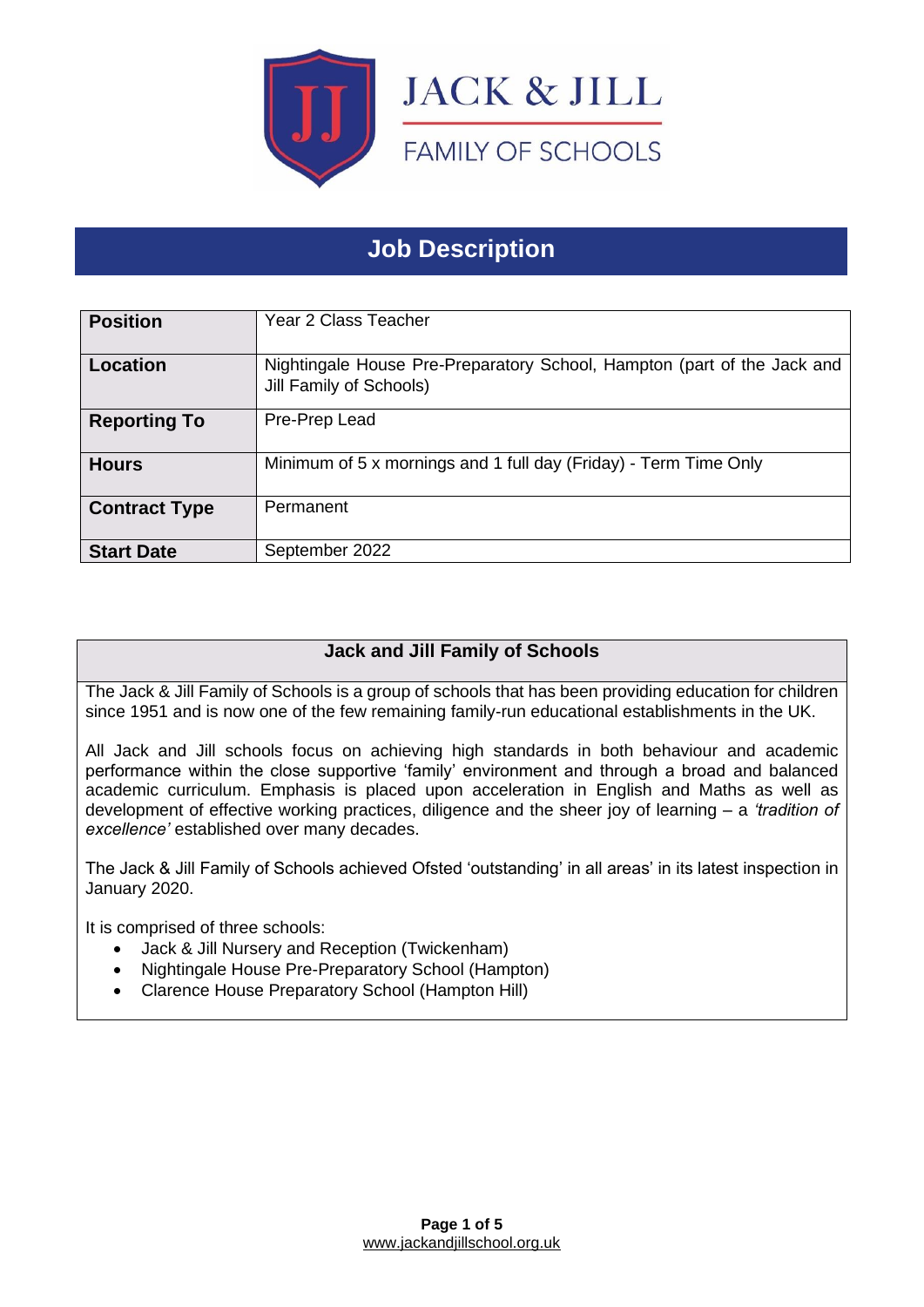#### **Safeguarding**

The Jack & Jill Family of Schools is committed to safeguarding and promoting the welfare of all stakeholders. To meet this responsibility, we follow a rigorous selection process. All successful candidates will be subject to an enhanced Disclosure and Barring Service check.

| <b>Structure Chart</b> |
|------------------------|
|                        |
| Principal              |
|                        |
| Deputy Principal       |
|                        |
| Pre-Prep Lead          |
|                        |
| Year 2 Teacher         |
|                        |
| <b>Purpose of Role</b> |

To carry out the professional duties of a Year 2 class teacher in line with Teachers' Standards. This requires the post holder to plan, teach, assess and evaluate lessons, and to manage behaviour in accordance with agreed School procedures.

To provide an inspirational, fun and broad curriculum that reflects the School's ethos and promotes a life-long love of learning, whilst also promoting equality of opportunity for all pupils so that their potential is encouraged and developed.

The Year 2 teacher will play a full part in the life of the School, participating in any meetings reasonably arranged for any relevant purpose, and attending and participating in all school events.

The Year 2 teacher will undertake supervisory duties as reasonably required, including registration of pupils, supervision of pupils and provision of relief cover for absent colleagues. The role will also require the supervision of some staff.

#### *Job Content*

*This job description may be amended at any time following discussion between the line manager and the member of staff to meet the requirements of the Family of Schools*

#### **1. Planning, Teaching and Class Management**

Model best practice and provide effective high-quality learning and teaching which enables all pupils to achieve their maximum potential.

Plan teaching to achieve progression through:

- Identifying clear teaching objectives and how they will be taught and assessed.
- Providing clear structure for lessons maintaining pace, motivation and challenge.
- Setting clear targets, building on prior attainment.
- Setting tasks which challenge pupils and ensure high levels of interest.
- Setting appropriate and demanding expectations.
- Encouraging good practice for punctuality, behaviour, standards of work and homework.
- Making effective use of assessment and ensure coverage of programmes of study, ensuring effective teaching and best use of available time.
- Ensuring pupils acquire and consolidate knowledge, skills and understanding, appropriate to the subject taught.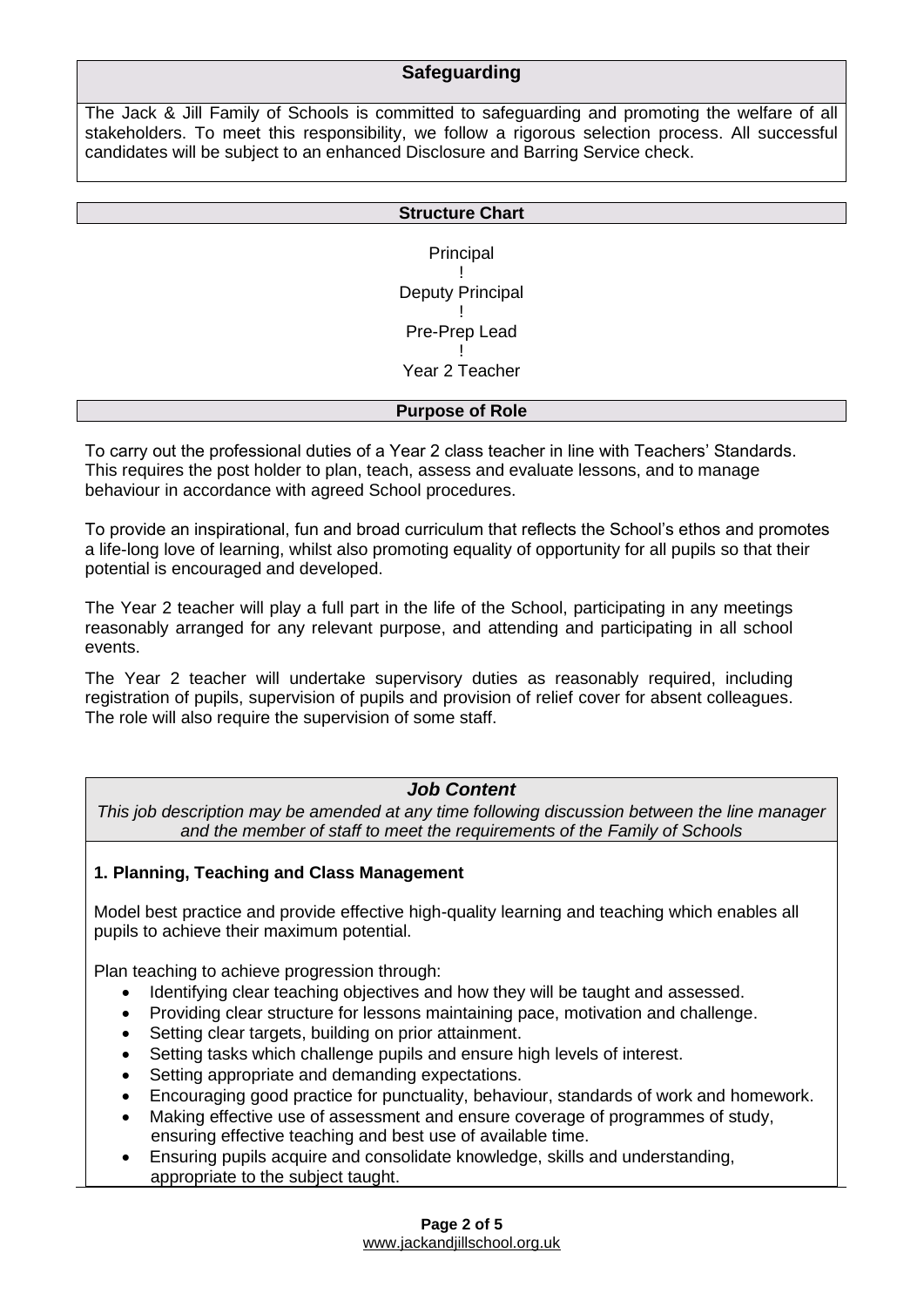- Selecting appropriate teaching resources and strategies, using a variety of learning strategies which involve planned adult intervention, first-hand experience, play and talk as a vehicle for learning.
- Encouraging pupils to listen attentively, think and talk about their learning, develop selfcontrol and independence, concentration and perseverance.
- Ensuring the effective and efficient deployment of classroom support.
- Manage pupil behaviour in accordance with agreed school procedures.
- Keep up-to-date with national developments in teaching practice and methodology in a Primary setting with a commitment to continuous personal development.

### **2. Monitoring, Assessment, Recording and Reporting**

- Ensure effective assessment, recording and reporting on progress in pupils' development.
- Evaluate how well learning objectives have been achieved and own teaching critically to improve effectiveness.
- Assess and record pupils' progress systematically and keep records to check work is understood and completed, monitor strengths and weaknesses to inform planning and recognise level at which the pupils are achieving.
- Preparation and presentation of informative reports to parents.
- Attend parents' evenings as required and liaise with and meet pupils' parents at other times as necessary to resolve difficulties and promote the pupils' educational and pastoral needs.

### **3. Curriculum Development**

- Working with the other professionals, provide a broad and balanced curriculum, including innovative approaches to enrich the learning experiences of all pupils. The focus will be on acceleration in English and Maths within a structured curriculum.
- Working with the other professionals, develop plans, targets and success criteria.
- Contribute to ideas for the curriculum for the whole Family of Schools.

#### **4. Quality Assurance**

Ensure the effective operation of quality control systems. Manage the space and equipment efficiently, according to agreed procedures. Monitor and evaluate the curriculum including against agreed quality standards, ensuring adherence and promptly implementing improvements where required.

Participate in any meetings reasonably arranged for any relevant purpose and attend and participate in all school events, as required.

#### **5. Safeguarding**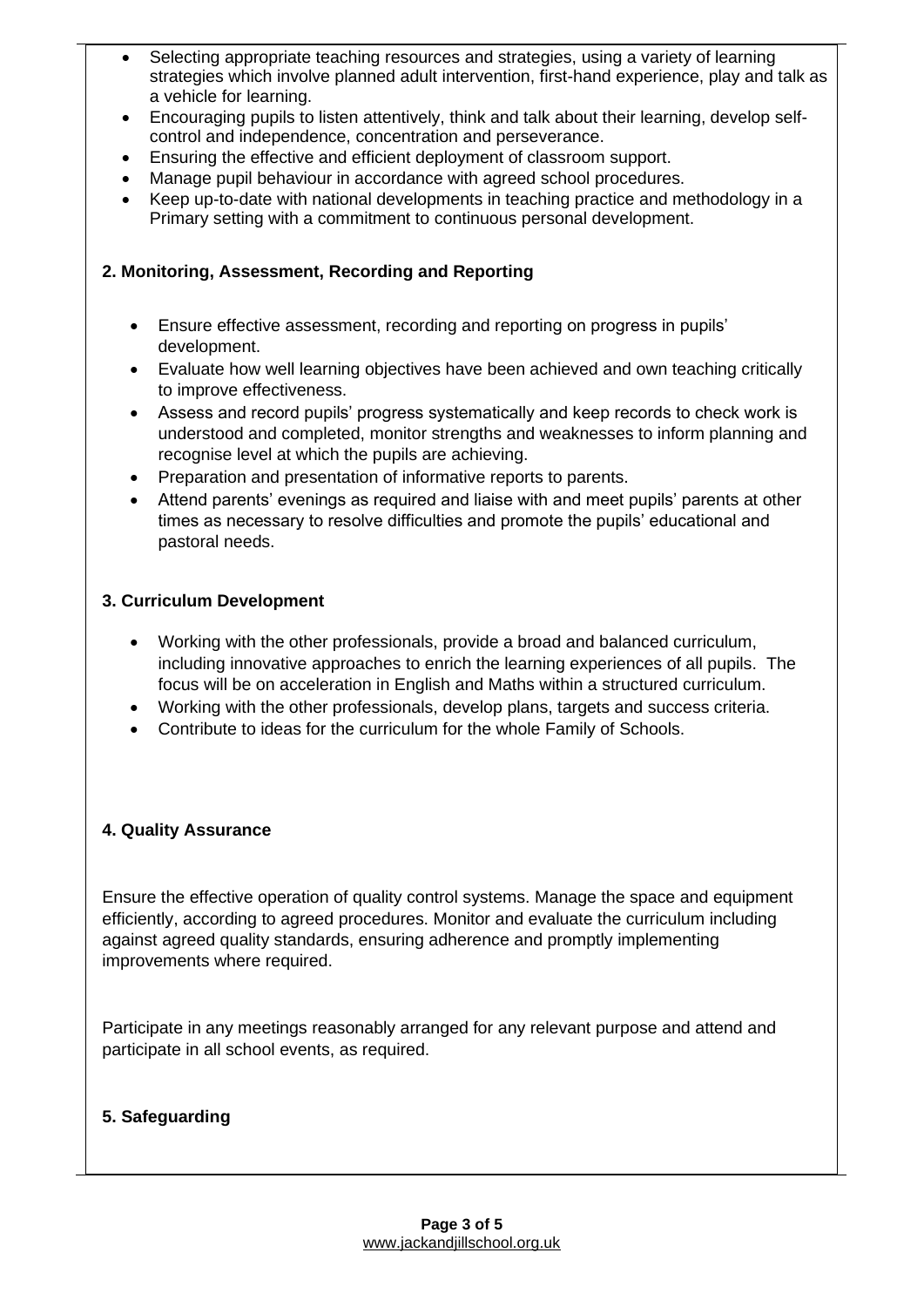The job holder has due regard for safeguarding and promoting the welfare of the children and will be required to follow the child protection procedures outlined in the school's safeguarding policy.

### **6. Other duties**

Provide cover for other classes, as required.

Other duties at an appropriate level may be required. Whilst every effort has been made to explain the main duties and responsibilities of the role, there may be other duties to ensure the success of the school.

#### **What we can offer**

The role gives you the opportunity to maintain and grow your passion for teaching in a highachieving Family of Schools.

The opportunity to work in Hampton and be part of a Family of Schools that supports children up to the end of KS2.

## **Person Specification**

The criteria below will be assessed by the application form (A), lesson (L), interview (I). The tasks will include a presentation during the interview and a lesson observation.

| <b>Attributes</b> |                                                                                                                                                                          | <b>Assessment</b><br><b>Criteria</b> |
|-------------------|--------------------------------------------------------------------------------------------------------------------------------------------------------------------------|--------------------------------------|
| Qualifications    | PGCE or teaching qualification essential<br>٠<br>Evidence of up-to-date CPD                                                                                              | A<br>A                               |
| Experience        | 2 years minimum experience of teaching, preferably<br>$\bullet$<br>in KS2                                                                                                | A                                    |
|                   | Excellent behaviour management using appropriate<br>strategies                                                                                                           |                                      |
|                   | Experience of raising standards of achievement for<br>pupils                                                                                                             |                                      |
| Knowledge         | Up-to-date knowledge of primary curriculum<br>development                                                                                                                |                                      |
|                   | Good knowledge and understanding of the principles<br>$\bullet$<br>that underpin inclusion and equal opportunities and a<br>commitment to implementing these in practice |                                      |
|                   | Commitment to own continuous CPD                                                                                                                                         | A, I                                 |
| Vision            | Supports our belief that a school curriculum requires<br>$\bullet$<br>focus, coherence and rigour                                                                        |                                      |